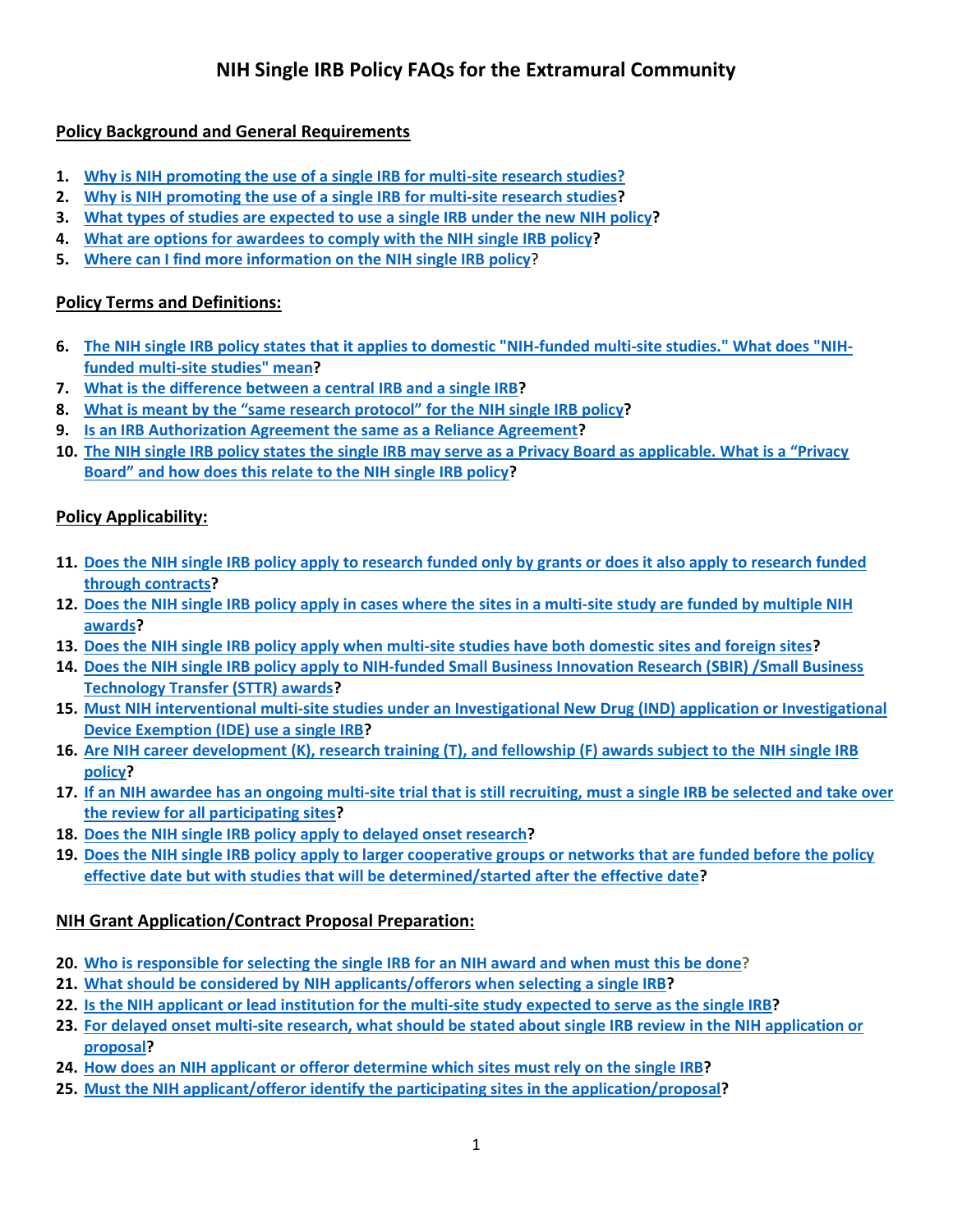- **26. Must the [participating sites proposed in the NIH application agree ahead of time to rely on the single IRB](#page-6-5)  [identified in the application?](#page-6-5)**
- **27. Can an NIH [Funding Opportunity Announcement \(FOA\) specify the IRB that will serve as the single IRB?](#page-6-6)**
- **28. [Will the single IRB that is identified in the NIH application/proposal be evaluated during peer review?](#page-6-7)**

## <span id="page-1-0"></span>**Reliance Agreements:**

- **29. [How should the cooperative relationship between the single IRB and the local sites in an NIH funded multi-site](#page-7-0)  [study be established?](#page-7-0)**
- **30. [Does NIH have any examples or guidance for Reliance Agreements?](#page-7-1)**
- **31. [Who is responsible for executing the IRB Reliance Agreement?](#page-7-2)**
- **32. [Does every participating site need to sign the Reliance Agreement?](#page-7-3)**
- **33. [In what timeframe is an NIH awardee expected to execute the Reliance Agreement with participating sites?](#page-7-4)**
- **34. [Will signed Reliance Agreements from participating sites need to be in place prior to NIH funding?](#page-7-5)**
- **35. [What does NIH believe should be documented in a Reliance Agreement?](#page-8-0)**

## <span id="page-1-1"></span>**Responsibilities of the Single IRB and Participating Sites:**

- **36. [What are the responsibilities of the](#page-8-1) single IRB in an NIH funded multi-site study?**
- **37. [In addition to reviewing study protocols, is the single IRB also responsible for reviewing the associated](#page-8-2) NIH grant [applications or contract proposals?](#page-8-2)**
- **38. [Does the NIH single IRB policy require the Privacy Board function to be conducted by the single IRB?](#page-8-3)**
- **39. [The NIH single IRB policy states specific responsibilities for the Awardee, such as maintaining copies of Reliance](#page-8-4)  [Agreements and other documentation. May the awardee delegate tasks to another person or institution?](#page-8-4)**
- **40. How will the single [IRB be made aware of a participating site's local context?](#page-8-5)**
- **41. [In an NIH-funded multi-site study with a single IRB, who is responsible for reporting unanticipated problems and](#page-8-6)  [adverse events to OHRP?](#page-8-6)**
- **42. [What should the single IRB in an NIH-funded multi-site study do if serious or continuing non-compliance with the](#page-9-0)  [protocol is suspected or identified at a participating site?](#page-9-0)**
- **43. If a participating site believes that [the single IRB did not review the protocol and consent appropriately, what](#page-9-1)  [should the site do and who should the site contact?](#page-9-1)**
- **44. [If my institution is a participating site in an NIH-funded multi-site study but is not serving as the single IRB, what is](#page-9-2)  [the role of my institution's Human Subjects Protections Program \(HRPP\)?](#page-9-2)**
- **45. [If an institution in an NIH-funded multi-site study chooses to duplicate the single IRB review, are they permitted](#page-9-3)  [to make changes in the protocol or consent?](#page-9-3)**
- **46. If a participating site in an NIH-funded multi-site study [does not want the single IRB to review the study, for](#page-9-4)  [example if local IRB review is part of an institution's overall safety or risk management plan tied to insurance,](#page-9-4) can [the participating site use its own institutional IRB for review to the study?](#page-9-4)**

## <span id="page-1-2"></span>**Award Considerations (Just-in-Time):**

- **47. [What information about the single IRB will need to be provided to NIH at the time of award?](#page-10-0)**
- **48. [What will NIH's role be in approving the s](#page-10-1)ingle IRB?**
- **49. What will happen if the NIH application is [not able to identify the single IRB, because the human subjects research](#page-10-2)  [study will not be designed until after award \(delayed onset human subjects research\)?](#page-10-2)**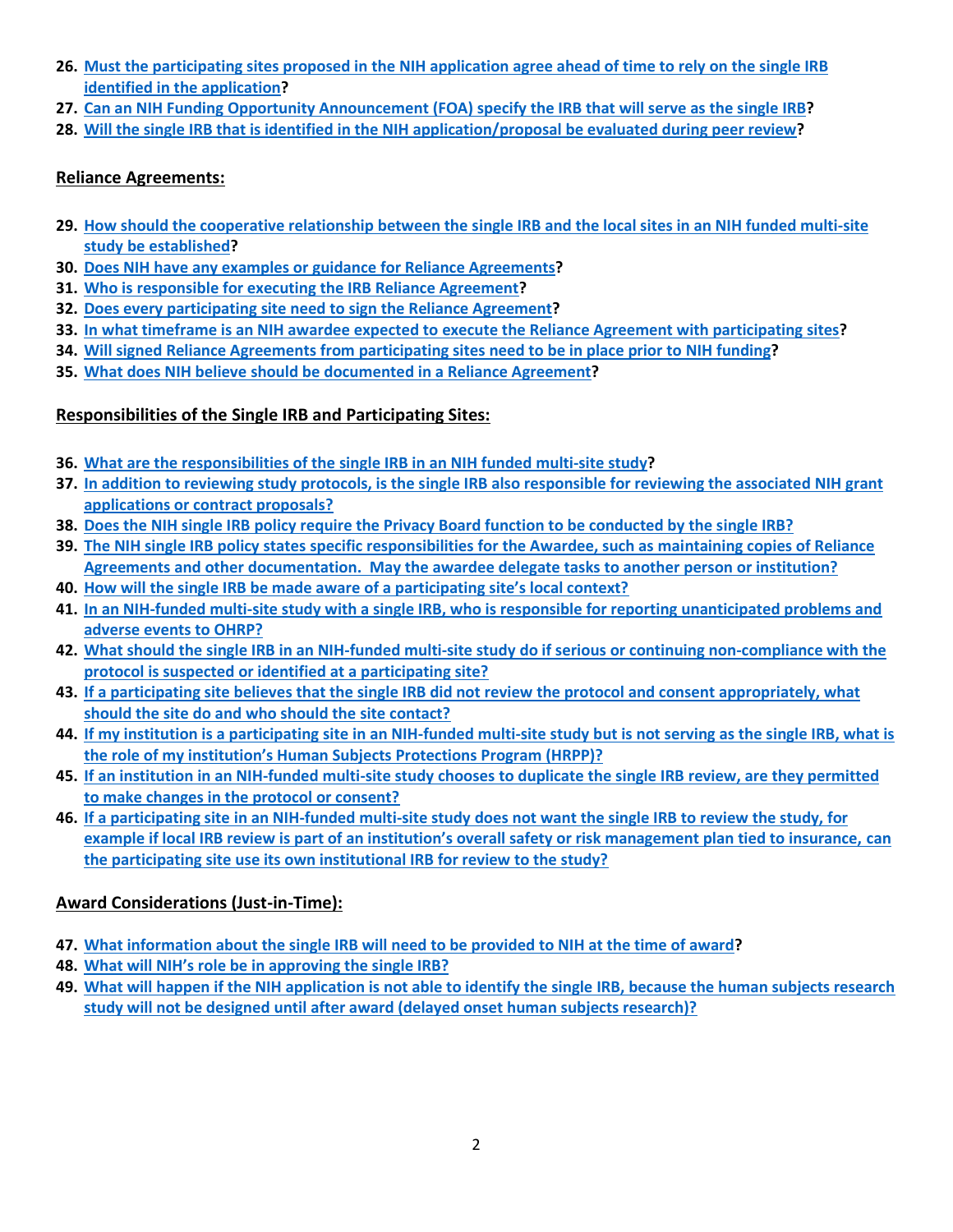## <span id="page-2-3"></span>**After the Initial Award:**

- **50. [What will happen if an applicant proposes to use a single IRB in the application but after award, does not follow](#page-10-3)  [the NIH single IRB policy?](#page-10-3)**
- **51. [May an NIH awardee conducting a multi-site study add participating sites after award?](#page-10-4)**
- **52. [What should be done if the independent IRB serving as the single IRB for my NIH-funded multi-site study goes out](#page-10-5)  [of business after initial approval but while the study is on-going?](#page-10-5)**
- **53. If an [NIH-funded contract is modified to add a site, will the NIH single IRB policy apply?](#page-10-6)**

## <span id="page-2-4"></span>**Exceptions to the NIH Single IRB Policy:**

- **54. [Are there exceptions to the NIH single IRB policy?](#page-11-0)**
- **55. [Will applicants/offerors need to request an exception if there is a federal, tribal, or state law/regulation/policy](#page-11-1)  [that prohibits single IRB review of the proposed non-exempt human subjects research in my grant application?](#page-11-1)**
- **56. [One of the participating sites is in a Tribal Nation that requires its own IRB review and will not rely on the single](#page-11-2)  [IRB. Must an exception request be submitted to the NIH?](#page-11-2)**
- **57. [If the requirement for Tribal IRB review is a matter of policy but is not codified in a law or regulation, does the](#page-11-3)  exception [to the NIH single IRB policy](#page-11-3) still apply?**
- **58. [If one of the sites in my study is foreign, do I need to apply for an exception](#page-11-4) to the NIH single IRB policy?**

### **Policy Background and General Requirements**

#### <span id="page-2-0"></span>**1. Why is NIH promoting the use of a single IRB for multi-site research studies?**

The use of a single IRB of record for multi-site studies conducting the same protocol will help streamline the IRB review process and remove redundant hurdles to the initiation of such studies. The policy will allow research to proceed as effectively and expeditiously as possible. Eliminating duplicative IRB review is expected to reduce unnecessary administrative burdens and systemic inefficiencies while maintaining appropriate human subjects protections.

#### <span id="page-2-1"></span>**2. Why is NIH promoting the use of a single IRB for multi-site research studies?**

The use of a single IRB of record for multi-site studies conducting the same protocol will help streamline the IRB review process and remove redundant hurdles to the initiation of such studies. The policy will allow research to proceed as effectively and expeditiously as possible. Eliminating duplicative IRB review is expected to reduce unnecessary administrative burdens and systemic inefficiencies while maintaining appropriate human subjects protections.

#### <span id="page-2-2"></span>**3. What types of studies are expected to use a single IRB under the new NIH policy?**

The NIH single IRB policy applies to the domestic sites of NIH-funded multi-site studies where each site will conduct the same protocol involving non-exempt human subjects research, whether supported through grants, cooperative agreements, contracts, or the NIH Intramural Research Program.

The NIH single IRB policy does not apply to studies conducted under career development, research training or fellowship awards. Under the policy, "multi-site" is defined as two or more sites. Foreign sites participating in NIH-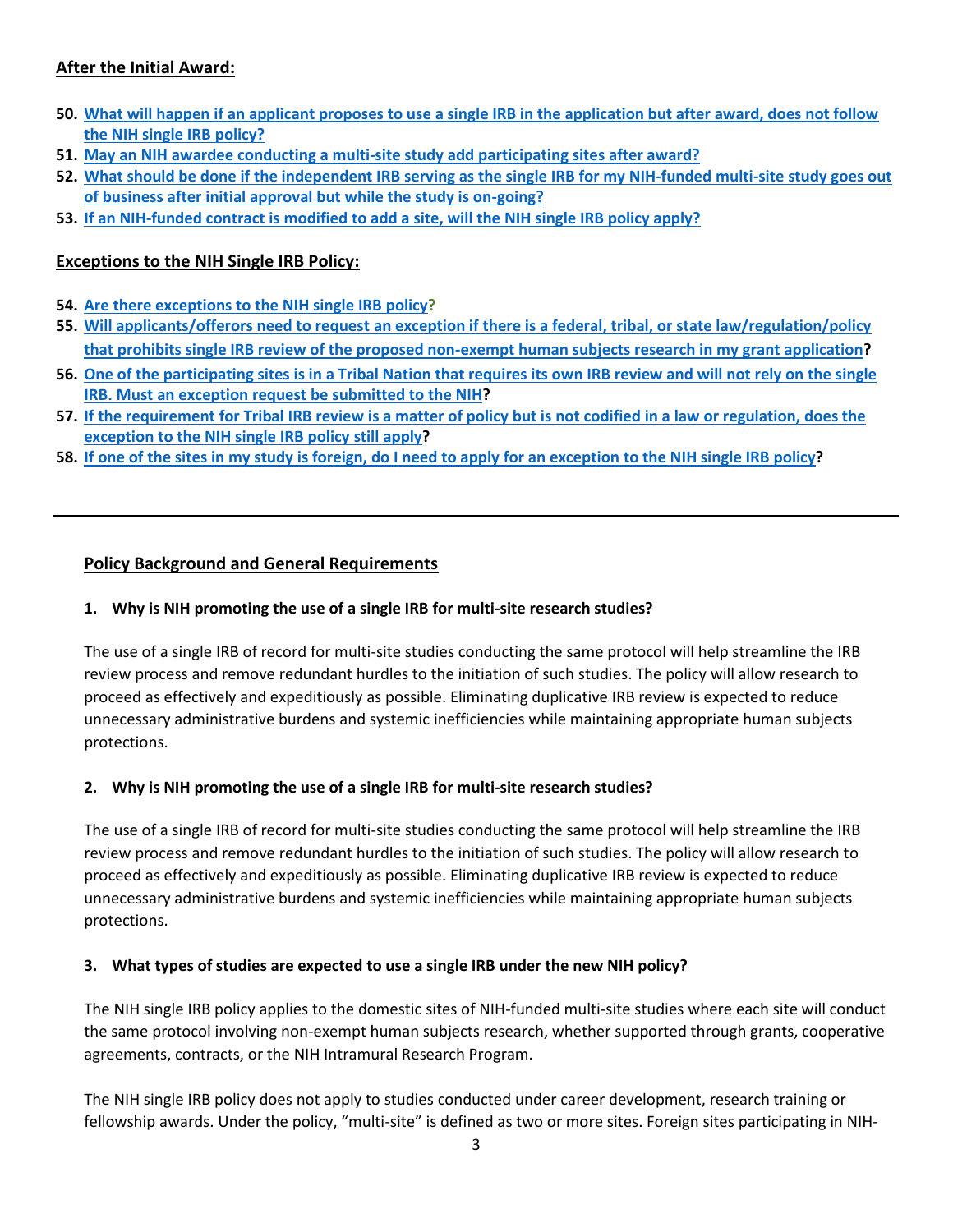funded, multi-site studies will not be expected to follow this policy. The policy recognizes that it may not always be possible to use a single IRB, and it provides for exceptions (see Exceptions FAQ's below).

### <span id="page-3-0"></span>**4. What are options for awardees to comply with the NIH single IRB policy?**

An NIH awardee has several possible options for complying with the NIH single IRB policy including having the IRB at one of the participating sites agree to serve as the single IRB, using an independent IRB, or using the IRB as required in the Funding Opportunity Announcement (FOA) or Request for Proposal (RFP) (for example, certain cancer clinical trials funded by the National Cancer Institute (NCI) are required to use the NCI Central IRB (CIRB)). As required in the federal Protection of Human Subjects regulations (45 CFR 46), the IRB must be registered with the Office for Human Research Protections (OHRP) and must have the appropriate membership, including the professional competence necessary to review the proposed research.

## <span id="page-3-1"></span>**5. Where can I find more information on the NIH single IRB policy**?

The policy was published in the NIH Guide to Grants and Contracts on June 21, 2016 [\(NOT-OD-16-094\)](http://grants.nih.gov/grants/guide/notice-files/NOT-OD-16-094.html).More information about this policy may be found on th[e Office of Science Policy \(OSP\) website](http://osp.od.nih.gov/office-clinical-research-and-bioethics-policy/clinical-research-policy/models-irb-review) (http://osp.od.nih.gov/office-clinical-research-and-bioethics-policy/clinical-research-policy/models-irb-review). NIH will continue to provide additional resources and guidance to this policy prior to the implementation date. Additionally, questions about the NH single IRB policy may be sent t[o SingleIRBPolicy@mail.nih.gov.](mailto:SingleIRBPolicy@mail.nih.gov)

## [Back to Top](#page-0-0)

### **Policy Terms and Definitions**

## <span id="page-3-2"></span>**6. The NIH single IRB policy states that it applies to domestic "NIH-funded multi-site studies." What does "NIHfunded multi-site studies" mean?**

For the NIH single IRB policy, "NIH-funded multi-site studies" mean that the same protocol involving non-exempt human subjects research is being conducted at more than one site and is being wholly or partially funded by NIH.

### <span id="page-3-3"></span>**7. What is the difference between a central IRB and a single IRB?**

Both are designed to help streamline IRB review, and the terms are sometimes used interchangeably. In general:

*A Central IRB* is the IRB of record that provides the ethical review for all sites participating in more than one multisite study. The sites are usually in a network, consortium or particular program.

*A Single IRB* is the IRB of record, selected on a study-by-study basis, which provides the ethical review for all sites participating in a multi-site study.

### <span id="page-3-4"></span>**8. What is meant by the "same research protocol" for the NIH single IRB policy?**

Protocols that address the same research questions, involve the same methodologies, and evaluate the same outcomes are considered to be the "same research protocol." Additionally, sites that are accruing research participants for studies that are identical except for variations due to local context consideration would be considered to be conducting the "same research protocol." Investigators who have questions about whether specific research protocols fall under the policy should discuss them with the Program Official listed on the FOA.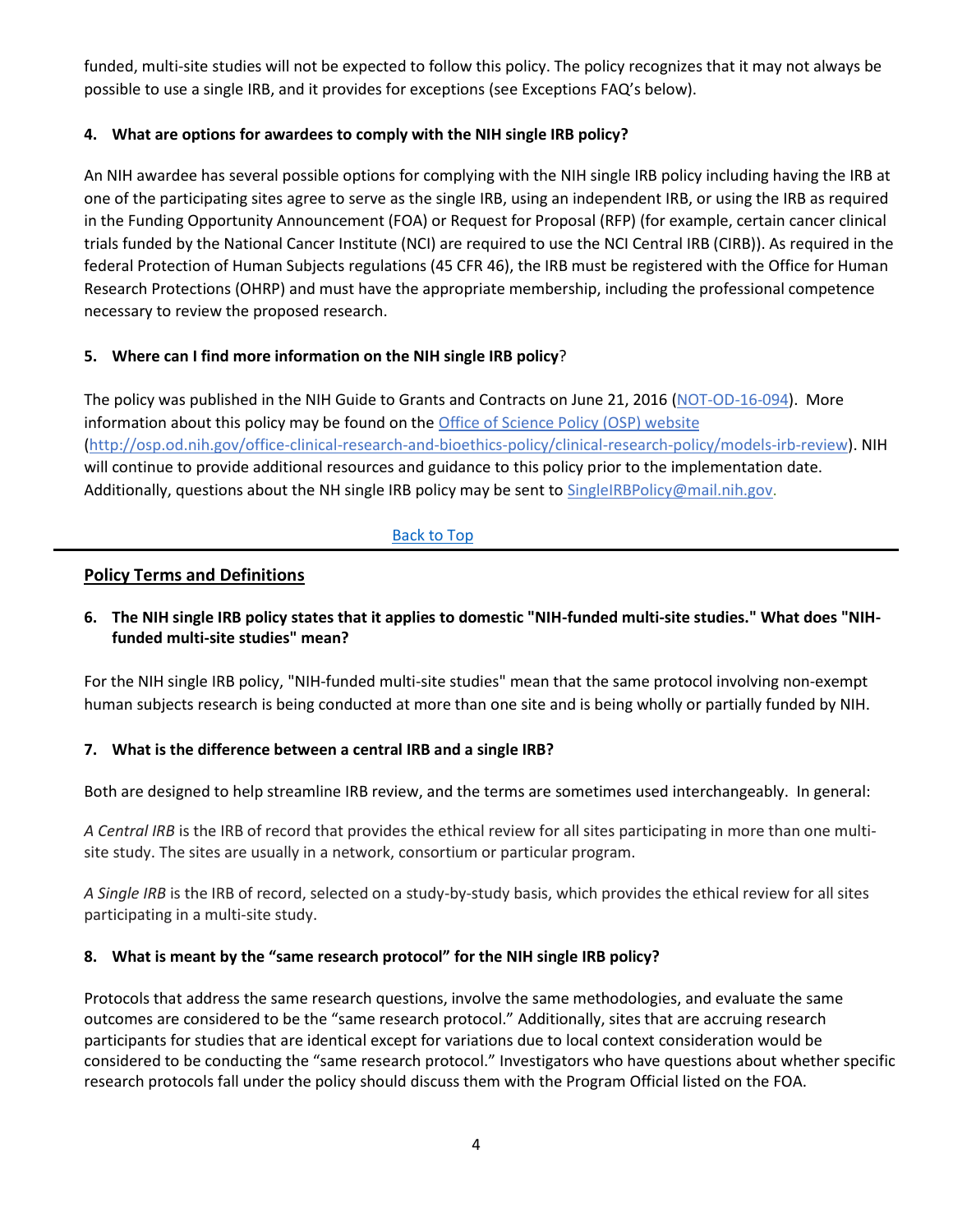#### <span id="page-4-0"></span>**9. Is an IRB Authorization Agreement the same as a Reliance Agreement?**

Yes. As these terms apply to the NIH single IRB policy, they are used interchangeably to describe the written agreement between sites to rely on one IRB for a specific study or related set of studies.

#### <span id="page-4-1"></span>**10. The NIH single IRB policy states the single IRB may serve as a Privacy Board as applicable. What is a "Privacy Board" and how does this relate to the NIH single IRB policy?**

A Privacy Board is a review body that may be established to act upon requests for a waiver or an alteration of the Authorization requirement under the Privacy Rule for uses and disclosures of protected health information (PHI) for a research study. A Privacy Board may waive or alter all or part of the Authorization requirements for a specified research project or protocol. A covered entity may use and disclose PHI, without an Authorization, or with an altered Authorization, if it receives the proper documentation of approval of such alteration or waiver from a Privacy Board. If a multi-site project also requires a privacy review under the Health Insurance Portability and Accountability Act of 1996 (HIPAA), it may be appropriate for the single IRB to serve as the Privacy Board. For more information, see: [https://privacyruleandresearch.nih.gov/privacy\\_boards\\_hipaa\\_privacy\\_rule.asp.](https://privacyruleandresearch.nih.gov/privacy_boards_hipaa_privacy_rule.asp)

#### [Back to the Top](#page-0-1)

\_\_\_\_\_\_\_\_\_\_\_\_\_\_\_\_\_\_\_\_\_\_\_\_\_\_\_\_\_\_\_\_\_\_\_\_\_\_\_\_\_\_\_\_\_\_\_\_\_\_\_\_\_\_\_\_\_\_\_\_\_\_\_\_\_\_\_\_\_\_\_\_\_\_\_\_\_\_\_\_\_\_\_\_\_\_\_\_\_\_\_\_\_\_\_\_\_\_

### **Policy Applicability**

#### <span id="page-4-2"></span>**11. Does the NIH single IRB policy apply to research funded only by grants or does it also apply to research funded through contracts?**

The NIH single IRB policy applies to multi-site human subjects research regardless of the funding mechanism (e.g., grants, cooperative agreements, contracts or other mechanisms such as Cooperative Research and Development Agreements (CRADAs), Other Transactional Authority (OTA), and Interagency Agreements (IAA)). The policy applies whether the sites are subawards to a primary awardee or separate awards are made for participating sites.

### <span id="page-4-3"></span>**12. Does the NIH single IRB policy apply in cases where the sites in a multi-site study are funded by multiple NIH awards?**

Yes. The policy applies to NIH-funded collaborative research protocols where all sites for a particular study are conducting the same protocol, regardless of the number of NIH awards funding that study protocol.

#### <span id="page-4-4"></span>**13. Does the NIH single IRB policy apply when multi-site studies have both domestic sites and foreign sites?**

If an award involves both domestic and foreign sites, the domestic sites would be expected to use a single IRB and the foreign sites could use their own IRBs or Ethics Boards. An award that involves only foreign sites would not be expected to use a single IRB under the NIH single IRB policy. Similarly, an award that involves one domestic site and multiple foreign sites would not be expected to use a single IRB.

#### <span id="page-4-5"></span>**14. Does the NIH single IRB policy apply to NIH-funded Small Business Innovation Research (SBIR) /Small Business Technology Transfer (STTR) awards?**

Yes. The NIH single IRB policy applies to domestic sites in SBIR/STTR awards that are conducting multi-site research.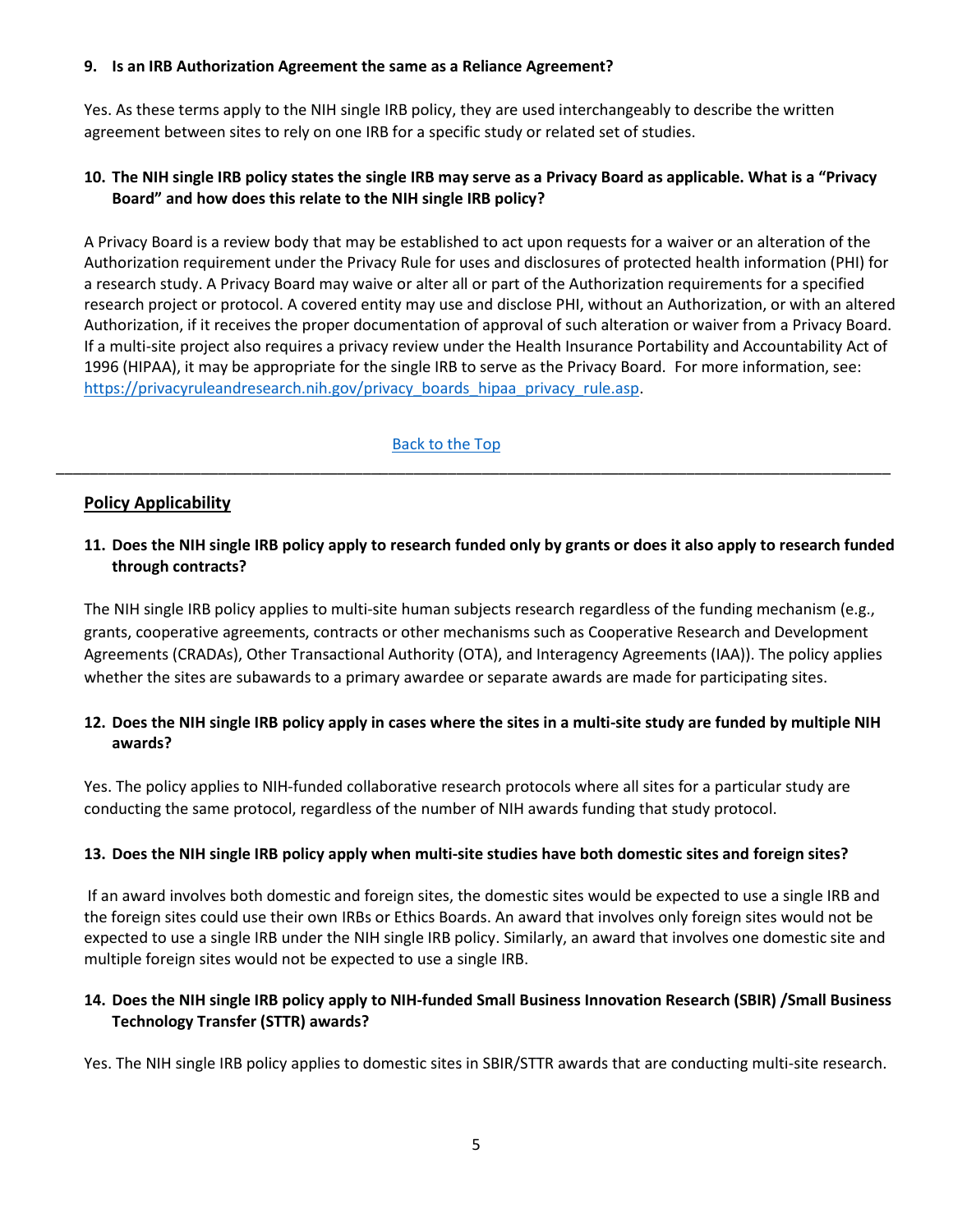#### <span id="page-5-0"></span>**15. Must NIH interventional multi-site studies under an Investigational New Drug (IND) application or Investigational Device Exemption (IDE) use a single IRB?**

Yes. Unless local review is required by U.S. Food and Drug Administration (FDA) regulations (21 CFR 312), NIH expects the domestic sites involved in these studies to undergo review by single IRBs.

### <span id="page-5-1"></span>**16. Are NIH career development (K), research training (T), and fellowship (F) awards subject to the NIH single IRB policy?**

No. Because these types of awards are generally focused on providing training/career development opportunities and primarily provide support primarily for living expenses and education with minimal support for research, these awards are not subject to the NIH single IRB policy.

## <span id="page-5-2"></span>**17. If an NIH awardee has an ongoing multi-site trial that is still recruiting, must a single IRB be selected and take over the review for all participating sites?**

The NIH single IRB policy applies to all competing grant applications (new, renewal, revision, or resubmission) with receipt dates on or after the policy effective date. Ongoing, non-competing awards will not be expected to follow the policy until the grantee submits a competing renewal application after the policy is in effect. For contracts, the policy applies to all solicitations issued on or after the effective date.

### <span id="page-5-3"></span>**18. Does the NIH single IRB policy apply to delayed onset research?**

Delayed onset refers to NIH applications that are submitted with the intent to conduct human subjects research during the period of support, but definitive plans could not be described in the grant application (45 CFR 46.118 and NIH [Grants Policy Statement Section 8.1.3 Requests for Prior Approval;](https://grants.nih.gov/grants/policy/nihgps/HTML5/section_8/8.1_changes_in_project_and_budget.htm#Requests) [http://grants.nih.gov/policy/nihgps/index.htm\)](http://grants.nih.gov/policy/nihgps/index.htm).

The NIH single IRB policy applies to delayed onset awards proposed in applications received after the effective date. The information that must be submitted to the funding NIH institute or Center prior to starting delayed onset research should also include information about the single IRB to be used per the Terms of the Award.

### <span id="page-5-4"></span>**19. Does the NIH single IRB policy apply to larger cooperative groups or networks that are funded before the policy effective date but with studies that will be determined/started after the effective date?**

The NIH single IRB policy applies to all competing grant applications (new, renewal, revision, or resubmission) with receipt dates on or after the policy effective date. Ongoing, non-competing awards, such as the one described here, are not expected to follow this policy until the grantee submits a competing renewal application regardless of when the multi-site protocols begin.

#### [Back to Top](#page-0-2)

### **NIH Grant Application/Contract Proposal Preparation:**

#### <span id="page-5-5"></span>**20. Who is responsible for selecting the single IRB for an NIH award and when must this be done?**

In the NIH application/proposal for research funding, the applicant/offeror is expected to submit a plan describing the use of a single IRB that would be selected to serve as the IRB of record for all study sites. Where possible, the plan would identify the IRB that will serve as the single IRB. For delayed-onset research, where the IRB cannot be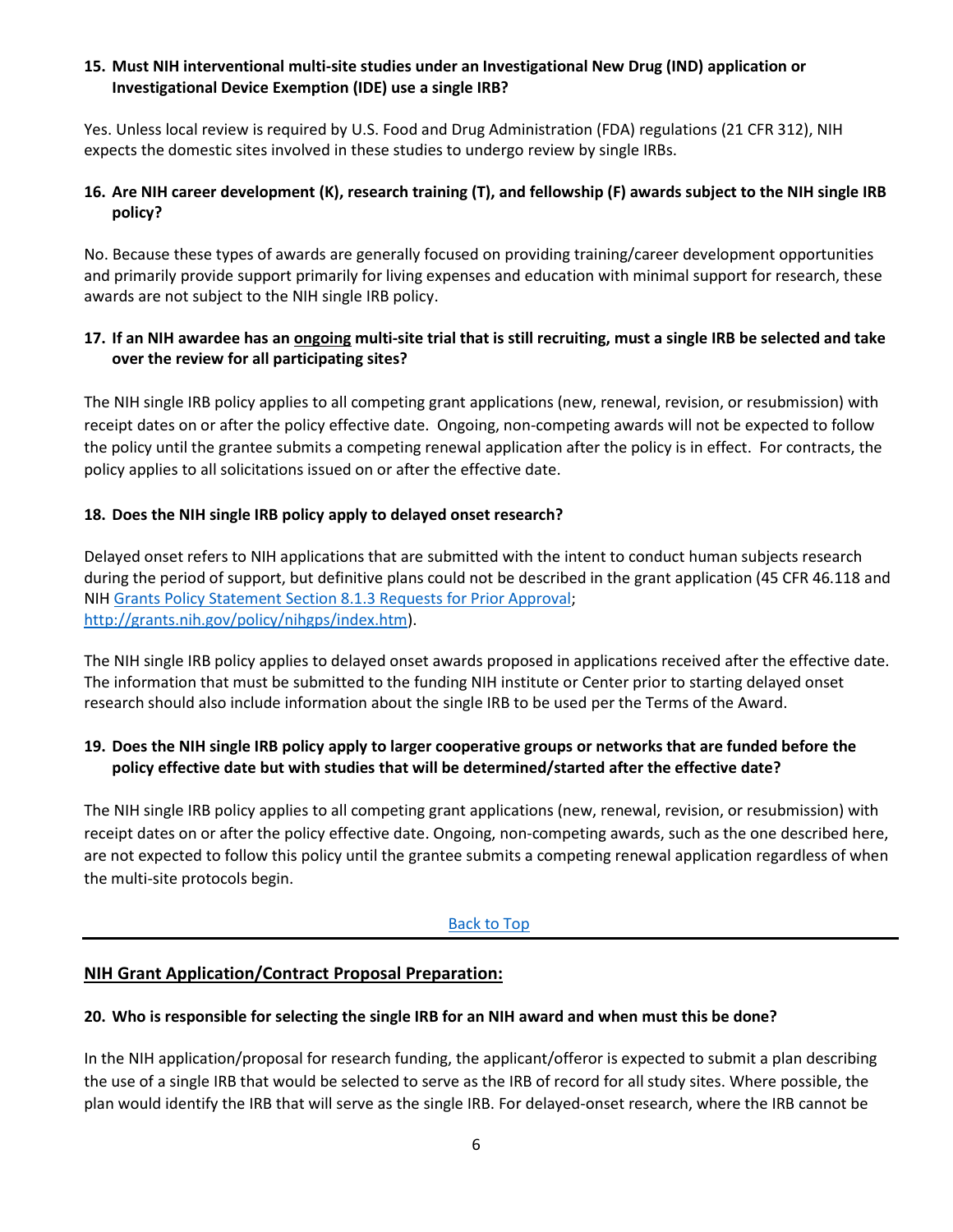identified, applications/proposals should include a statement indicating that awardees will follow the NIH single IRB policy and communicate plans to use a registered IRB of record to the funding NIH Institute or Center prior to initiating a multi-site protocol. NIH's National Center for Advancing Translational Sciences (NCATS) Streamlined, Multi-site, Accelerated Resource for Trials (SMART) IRB Reliance Platform, has [FAQs](https://smartirb.org/sites/default/files/faq.pdf) with tips for selecting a reviewing IRB.

## <span id="page-6-0"></span>**21. What should be considered by NIH applicants/offerors when selecting a single IRB?**

In selecting a single IRB, applicants/offerors should consider the history and experience of the IRB, as well as its capacity to serve as the IRB of record for the particular protocol. The IRB must be registered with OHRP and must have the expertise necessary to review the proposed research.

## <span id="page-6-1"></span>**22. Is the NIH applicant or lead institution for the multi-site study expected to serve as the single IRB?**

No. Any of the participating sites may serve as the single IRB or an independent IRB or other qualified institutional IRB may be proposed. If possible, the plan to implement the NIH single IRB policy should be described in the application/proposal.

## <span id="page-6-2"></span>**23. For delayed onset multi-site research, what should be stated about single IRB review in the NIH application or proposal?**

For delayed onset human subjects research, where the research cannot be described in the application or proposal but is likely to involve multiple sites, the intention to follow the policy should be stated. Awardees will be expected to identify an appropriate IRB of record prior to initiating a multi-site study.

### <span id="page-6-3"></span>**24. How does an NIH applicant or offeror determine which sites must rely on the single IRB?**

All domestic, engaged sites conducting the same protocol are expected to rely on the same single IRB. Sites conducting a different protocol and sites for which local review is required by federal, tribal or state law, regulation or policy are not required to rely on the single IRB. (See OHRP guidance[: http://www.hhs.gov/ohrp/regulations-and](http://www.hhs.gov/ohrp/regulations-and-policy/guidance/guidance-on-engagement-of-institutions/index.html)[policy/guidance/guidance-on-engagement-of-institutions/index.html\)](http://www.hhs.gov/ohrp/regulations-and-policy/guidance/guidance-on-engagement-of-institutions/index.html)

### <span id="page-6-4"></span>**25. Must the NIH applicant/offeror identify the participating sites in the application/proposal?**

Yes. As currently required for grant applications, participating sites should be listed in the application in the Project/Performance Site Locations section to the extent possible. For contract proposals, offerors should follow the instructions in the RFP.

### <span id="page-6-5"></span>**26. Must the participating sites proposed in the NIH application agree ahead of time to rely on the single IRB identified in the application?**

It is strongly suggested that the sites agree to a single IRB arrangement prior to the submission of an application or proposal. Participating sites can indicate their willingness to rely on the selected single IRB in letters of support.

### <span id="page-6-6"></span>**27. Can an NIH Funding Opportunity Announcement (FOA) specify the IRB that will serve as the single IRB?**

Yes. Some FOAs will specify the use of a particular single IRB.

### <span id="page-6-7"></span>**28. Will the single IRB that is identified in the NIH application/proposal be evaluated during peer review?**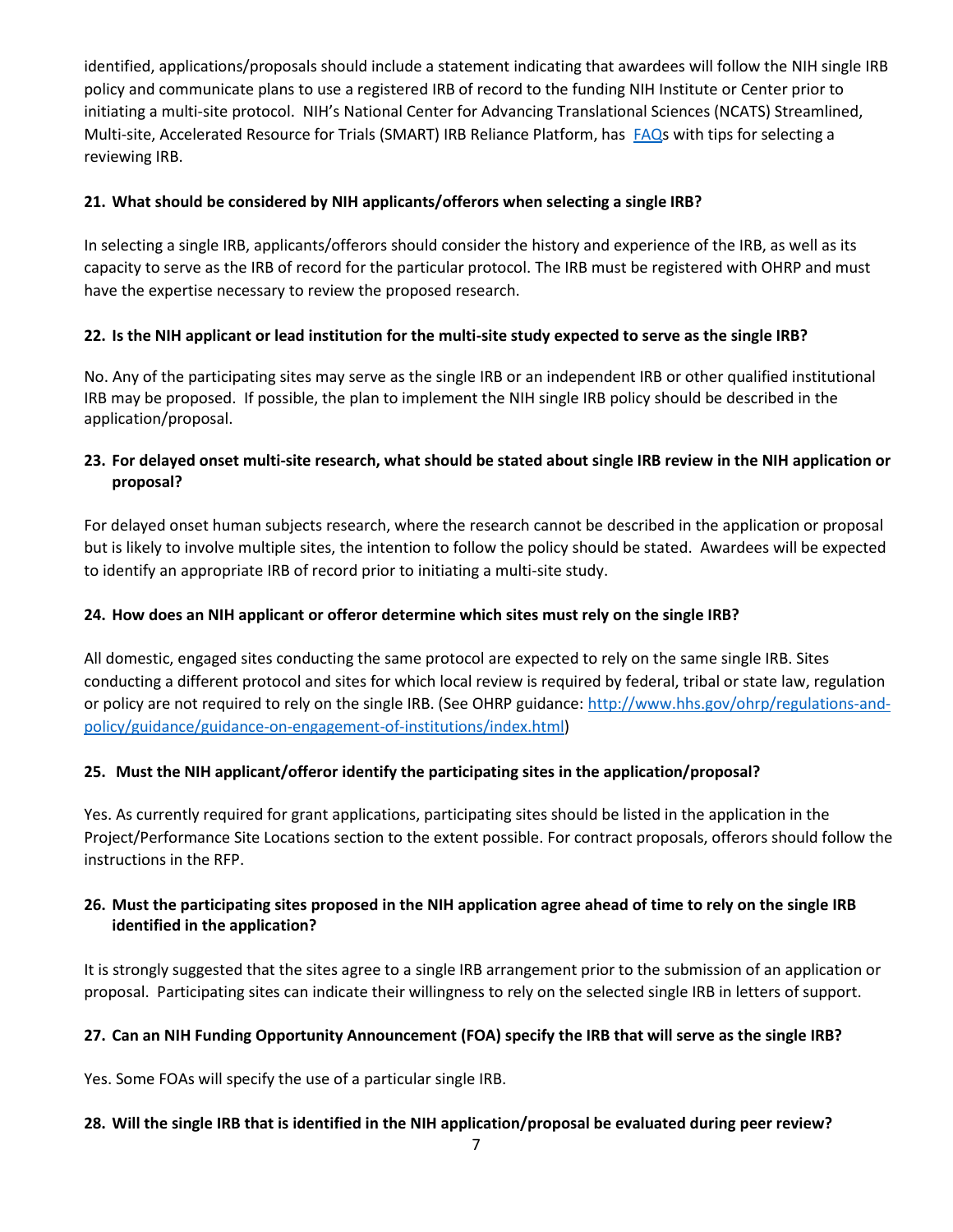No. The proposed single IRB will not be evaluated as part of the peer review process and will not affect the overall assigned score of an application/proposal or the overall rating of the acceptability of the Protection of Human Subjects section. Peer reviewers may note if the plan to comply with the NIH single IRB policy is not included in the application/proposal but this will not impact the score.

#### [Back to the Top](#page-0-3)

## **Reliance Agreements:**

## <span id="page-7-0"></span>**29. How should the cooperative relationship between the single IRB and the local sites in an NIH funded multisite study be established?**

The relationship between the single IRB and the local sites in an NIH funded multi-site study should be established through a formal, written Reliance Agreement.

### <span id="page-7-1"></span>**30. Does NIH have any examples or guidance for Reliance Agreements?**

OHRP has posted a template for a very simple Reliance Agreement ("IRB Authorization Agreement"): [http://www.hhs.gov/ohrp/register-irbs-and-obtain-fwas/forms/irb-authorization-agreement/index.html.](http://www.hhs.gov/ohrp/register-irbs-and-obtain-fwas/forms/irb-authorization-agreement/index.html)

NIH's National Center for Advancing Translational Sciences (NCATS) has developed detailed resources, including the Reliance Agreement that will be used by the Clinical and Translational Science Awards: the Streamlined, Multi-site, Accelerated Resource for Trials (SMART) IRB Reliance Platform, [https://ncats.nih.gov/expertise/clinical/smartirb.](https://ncats.nih.gov/expertise/clinical/smartirb)

### <span id="page-7-2"></span>**31. Who is responsible for executing the IRB Reliance Agreement?**

The IRB Reliance Agreement must be approved and signed by institutional officials with appropriate signing authority for the single IRB and for each participating site.

### <span id="page-7-3"></span>**32. Does every participating site need to sign the Reliance Agreement?**

Yes. Every participating site is expected to sign the Reliance Agreement, unless they are granted an exception from the NIH single IRB policy.

### <span id="page-7-4"></span>**33. In what timeframe is an NIH awardee expected to execute the Reliance Agreement with participating sites?**

Generally, NIH requests certification of IRB approval as part of the Just-in-Time process. However, NIH recognizes that, for some studies, obtaining signed Reliance Agreements among sites may take longer to complete. In such cases, an acceptable time frame for establishing the single IRB and obtaining IRB approval will be agreed upon by the NIH funding Institute or Center and the awardee(s). Any award made without certification of IRB approval will include terms and conditions restricting all human subjects activities. Once the Reliance Agreements are signed and IRB approval is obtained, the NIH Institute or Center will lift the restrictions and the awardee may start the proposed multi-site human subjects research.

### <span id="page-7-5"></span>**34. Will signed Reliance Agreements from participating sites need to be in place prior to NIH funding?**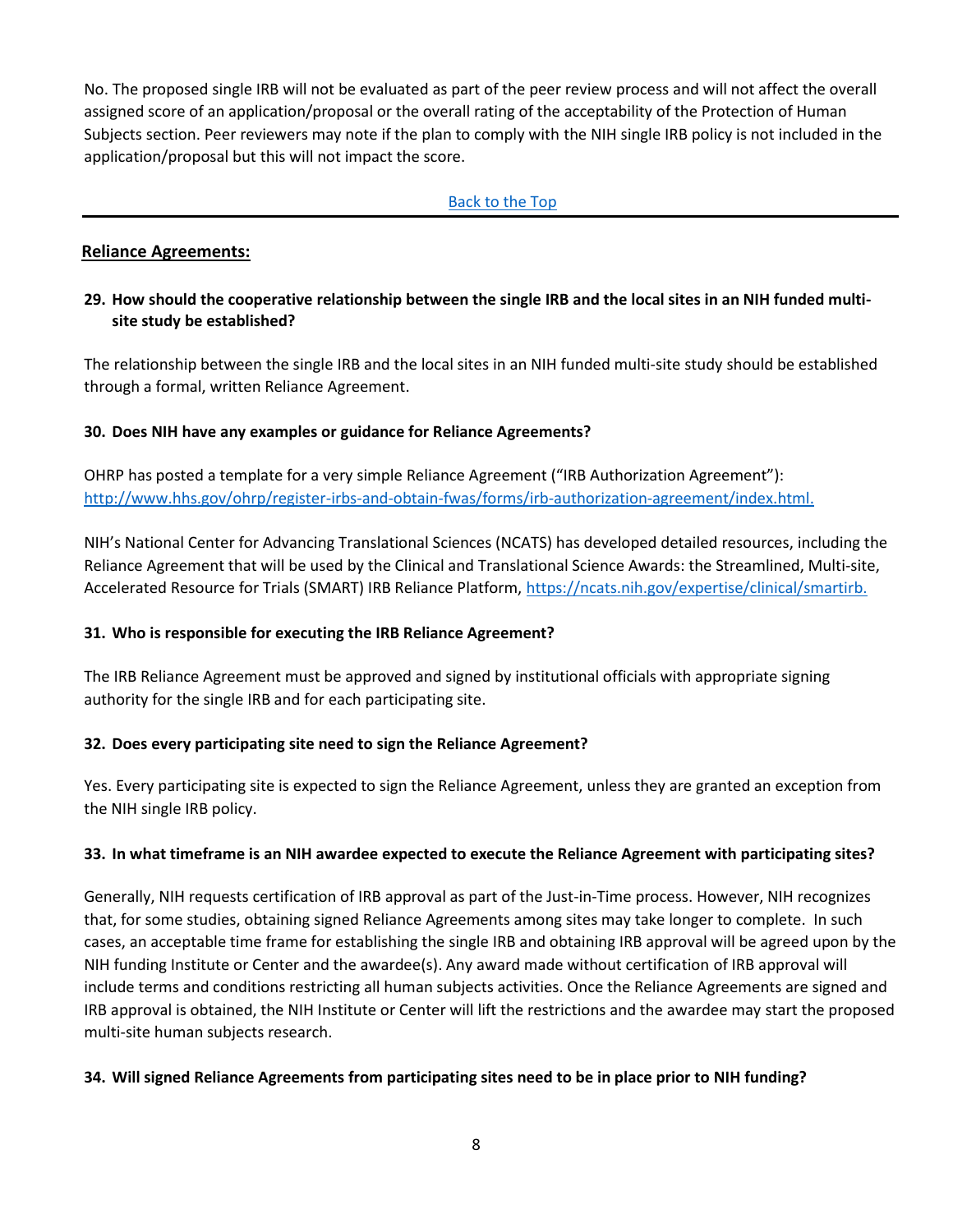No. Signed agreements from participating sites will not be required to be in place prior to funding a multi-site study but must be in place prior to starting the proposed multi-site human subjects research.

### <span id="page-8-0"></span>**35. What does NIH believe should be documented in a Reliance Agreement?**

In general, a reliance agreement should describe the responsibilities of all parties, and how communication between parties will occur, for example, notification of the outcome of regulatory review, how protocol changes will be handled and reporting of adverse events and non-compliance. (See National Center for Advancing Translational Sciences (NCATS) the Streamlined, Multi-site, Accelerated Resource for Trials (SMART) IRB Reliance Platform, <https://ncats.nih.gov/expertise/clinical/smartirb> for resources on IRB reliance agreements.

### [Back to Top](#page-1-0)

## **Responsibilities of the Single IRB and Participating Sites:**

### <span id="page-8-1"></span>**36. What are the responsibilities of the single IRB in an NIH funded multi-site study?**

The single IRB is responsible for conducting the ethical review of NIH-funded multi-site studies, as specified under the HHS regulations at 45 CFR Part 46.

### <span id="page-8-2"></span>**37. In addition to reviewing study protocols, is the single IRB also responsible for reviewing the associated NIH grant applications or contract proposals?**

Yes. As required by the HHS regulations at 45 CFR Part 46.103(f), the single IRB should also review the associated NIH grant applications or contract proposals.

### <span id="page-8-3"></span>**38. Does the NIH single IRB policy require the Privacy Board function to be conducted by the single IRB?**

No. The functions of the Privacy Board may continue to be carried out by participating sites if the single IRB will not serve as the Privacy Board for a study.

## <span id="page-8-4"></span>**39. The NIH single IRB policy states specific responsibilities for the Awardee, such as maintaining copies of Reliance Agreements and other documentation. May the awardee delegate tasks to another person or institution?**

Yes. As noted in the NIH single IRB policy, responsibilities may be delegated, as appropriate, and as specified in Reliance Agreements.

### <span id="page-8-5"></span>**40. How will the single IRB be made aware of a participating site's local context?**

Participating sites need to inform the single IRB about relevant local context issues (e.g., state laws). A communication plan should be developed as part of the Reliance Agreement and should describe how such communication will be handled.

### <span id="page-8-6"></span>**41. In an NIH-funded multi-site study with a single IRB, who is responsible for reporting unanticipated problems and adverse events to OHRP?**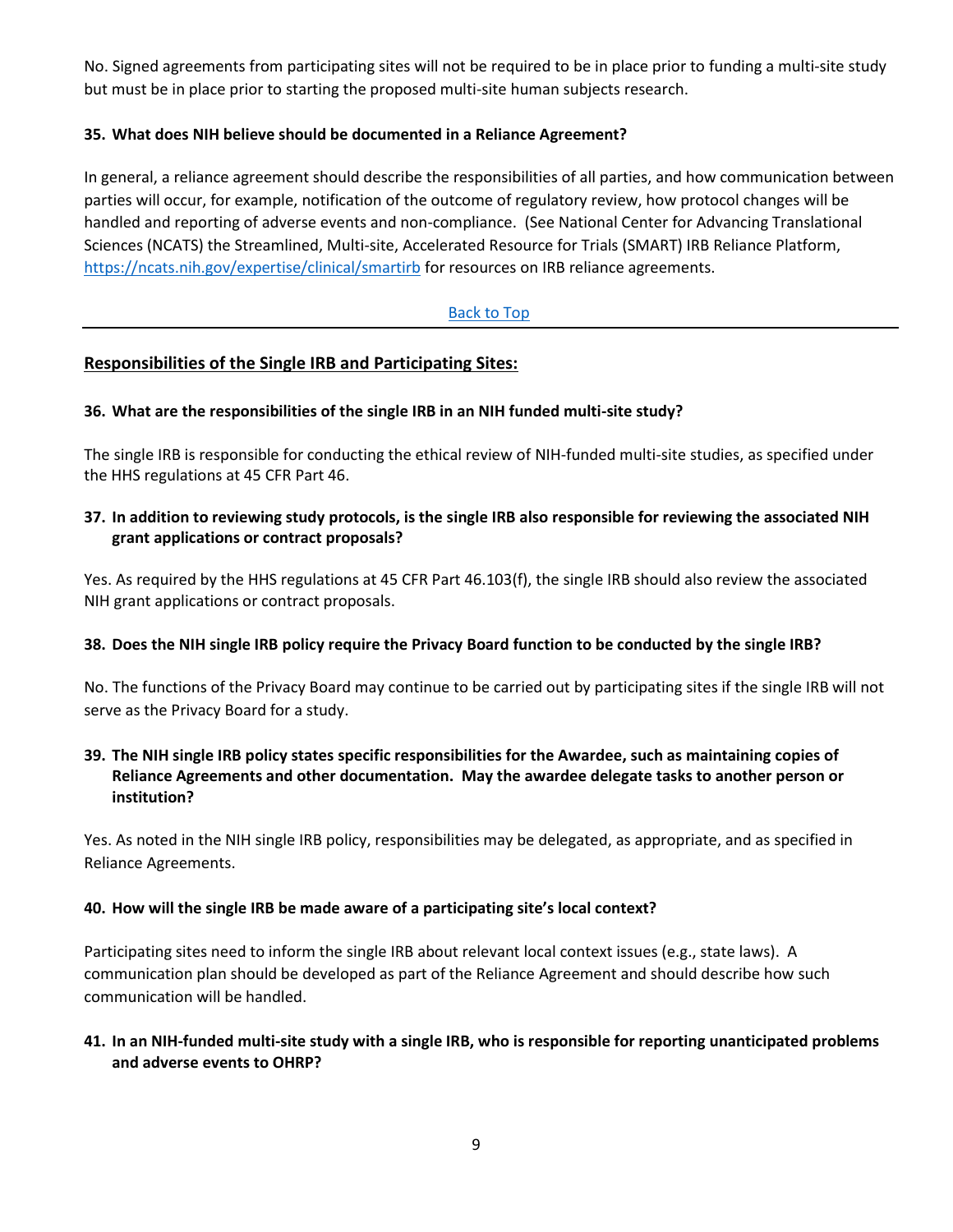The specific responsibility for reporting unanticipated problems and adverse events to the HHS Office for Human Research Protections (OHRP) will be specified in the Reliance Agreement, but, in general, these should be reported as specified in [OHRP guidance.](http://www.hhs.gov/ohrp/regulations-and-policy/guidance/reviewing-unanticipated-problems/index.htm)

## <span id="page-9-0"></span>**42. What should the single IRB in an NIH-funded multi-site study do if serious or continuing non-compliance with the protocol is suspected or identified at a participating site?**

These responsibilities should be defined in the Reliance Agreement. In general, the single IRB will refer instances of serious or continuing non-compliance to OHRP and/or the FDA, the participating sites' IRBs and the funding NIH Institute or Center as required.

### <span id="page-9-1"></span>**43. If a participating site believes that the single IRB did not review the protocol and consent appropriately, what should the site do and who should the site contact?**

Sites should refer questions/concerns to the designated single IRB administrator. The communication plan, which will be developed as part of the Reliance Agreement should describe if, when, and how determinations or considerations of concerns about single IRB review will be handled.

## <span id="page-9-2"></span>**44. If my institution is a participating site in an NIH-funded multi-site study but is not serving as the single IRB, what is the role of my institution's Human Subjects Protections Program (HRPP)?**

Except for the required regulatory IRB review, the HRPP at participating sites will be responsible for meeting all of its current related responsibilities described in the HHS regulations (45 CFR 46). These may include: reviewing conflicts of interest and radiation safety; ensuring that site investigators obtain informed consent from prospective research participants; ensuring that site investigators meet local training requirements; overseeing the implementation of the approved protocol; and reporting local unanticipated problems, serious adverse events, and study progress to the single IRB. Participating sites must communicate information necessary for the single IRB to consider local context issues and state/local regulatory requirements. Other responsibilities may be specified in the Reliance Agreement.

### <span id="page-9-3"></span>**45. If an institution in an NIH-funded multi-site study chooses to duplicate the single IRB review, are they permitted to make changes in the protocol or consent?**

The single IRB is the IRB of record for a study. No other IRB may make changes to documents previously approved by the single IRB. A communication plan should be developed that describes how relying sites will provide information, e.g., about local context to the single IRB.

## <span id="page-9-4"></span>**46. If a participating site in an NIH-funded multi-site study does not want the single IRB to review the study, for example if local IRB review is part of an institution's overall safety or risk management plan tied to insurance, can the participating site use its own institutional IRB for review to the study?**

In general, NIH expects all participating domestic sites to rely on the single IRB. While exceptions can be requested, these will only be considered if there is a compelling ethical justification or need for local IRB review. It is strongly suggested that applicants/offerors that are proposing multi-site studies inform the sites about NIH's single IRB requirement and obtain their agreement prior to submitting the application/proposal. While NIH cannot prevent a site from conducting a duplicate IRB review, NIH funds may not be used to pay for the cost of this duplicate review.

[Back to Top](#page-1-1)

**Award Considerations (Just-in-Time):**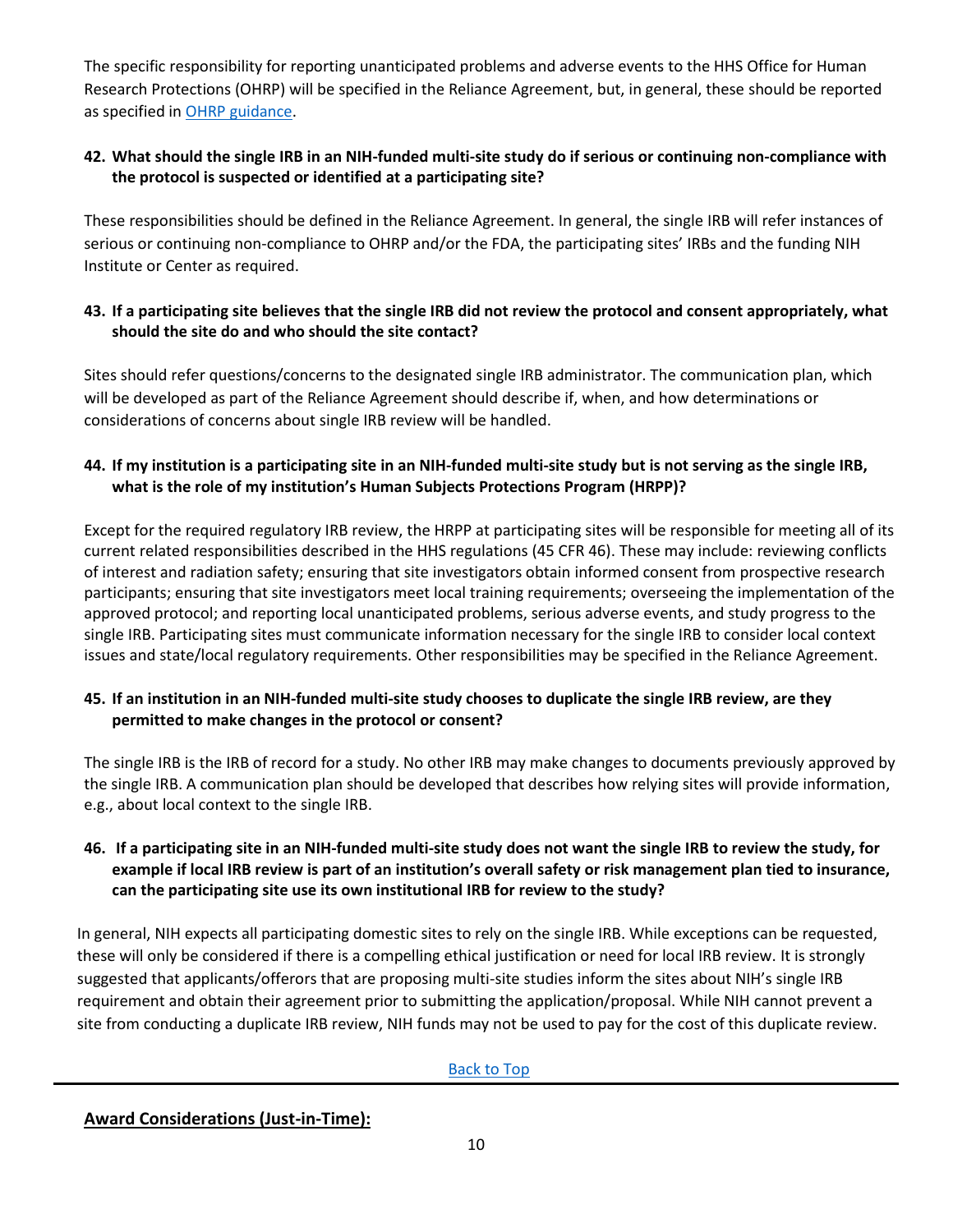#### <span id="page-10-0"></span>**47. What information about the single IRB will need to be provided to NIH at the time of award?**

If not provided in the application, the funding NIH Institute or Center may ask the awardee to identify the single IRB to be used and the plan to establish reliance agreements and communication between sites.

#### <span id="page-10-1"></span>**48. What will NIH's role be in approving the single IRB?**

The funding NIH Institute or Center will either accept the single IRB proposed in an application/proposal or will work with the awardee to select an appropriate single IRB at the time of award or prior to the start of the multi-site study.

#### <span id="page-10-2"></span>**49. What will happen if the NIH application is not able to identify the single IRB, because the human subjects research study will not be designed until after award (delayed onset human subjects research)?**

In general for delayed onset research, it is not possible to certify IRB approval prior to award, and terms and conditions restricting human subjects research will be placed on the award. Prior to the involvement of human subjects in research, the awardee is expected to submit to the funding NIH Institute or Center a complete Protection of Human Subjects section including the single IRB plan (name of the single IRB to be used and plan for reliance agreements and communication). Once the funding NIH Institute or Center has approved the protections for human subjects and the single IRB plan and received certification of approval from the IRB, the restriction on the award will be lifted.

#### [Back to Top](#page-1-2)

#### **After the Initial Award:**

### <span id="page-10-3"></span>**50. What will happen if an applicant proposes to use a single IRB in the application but after award, does not follow the NIH single IRB policy?**

Compliance with the applicant's single IRB plan proposed in the grant application will be a term and condition of award. Failure to comply with the terms and conditions of an award may result in enforcement actions.

#### <span id="page-10-4"></span>**51. May an NIH awardee conducting a multi-site study add participating sites after award?**

Sites may be added with the approval of the funding NIH Institute or Center. Additional sites would be expected to comply with the single IRB selected to conduct ethical review for the multi-site study.

#### <span id="page-10-5"></span>**52. What should be done if the independent IRB serving as the single IRB for my NIH-funded multi-site study goes out of business after initial approval but while the study is on-going?**

The awardee institution should make arrangements to have another registered IRB assume responsibility for regulatory review. Per OHRP [Guidance on Continuing Review,](http://www.hhs.gov/ohrp/regulations-and-policy/guidance/guidance-on-continuing-review-2010/index.html) the new single IRB should be given access to all prior relevant IRB records. If this would require additional funds, prior approval must be sought from the funding NIH Institute or Center.

#### <span id="page-10-6"></span>**53. If an NIH-funded contract is modified to add a site, will the NIH single IRB policy apply?**